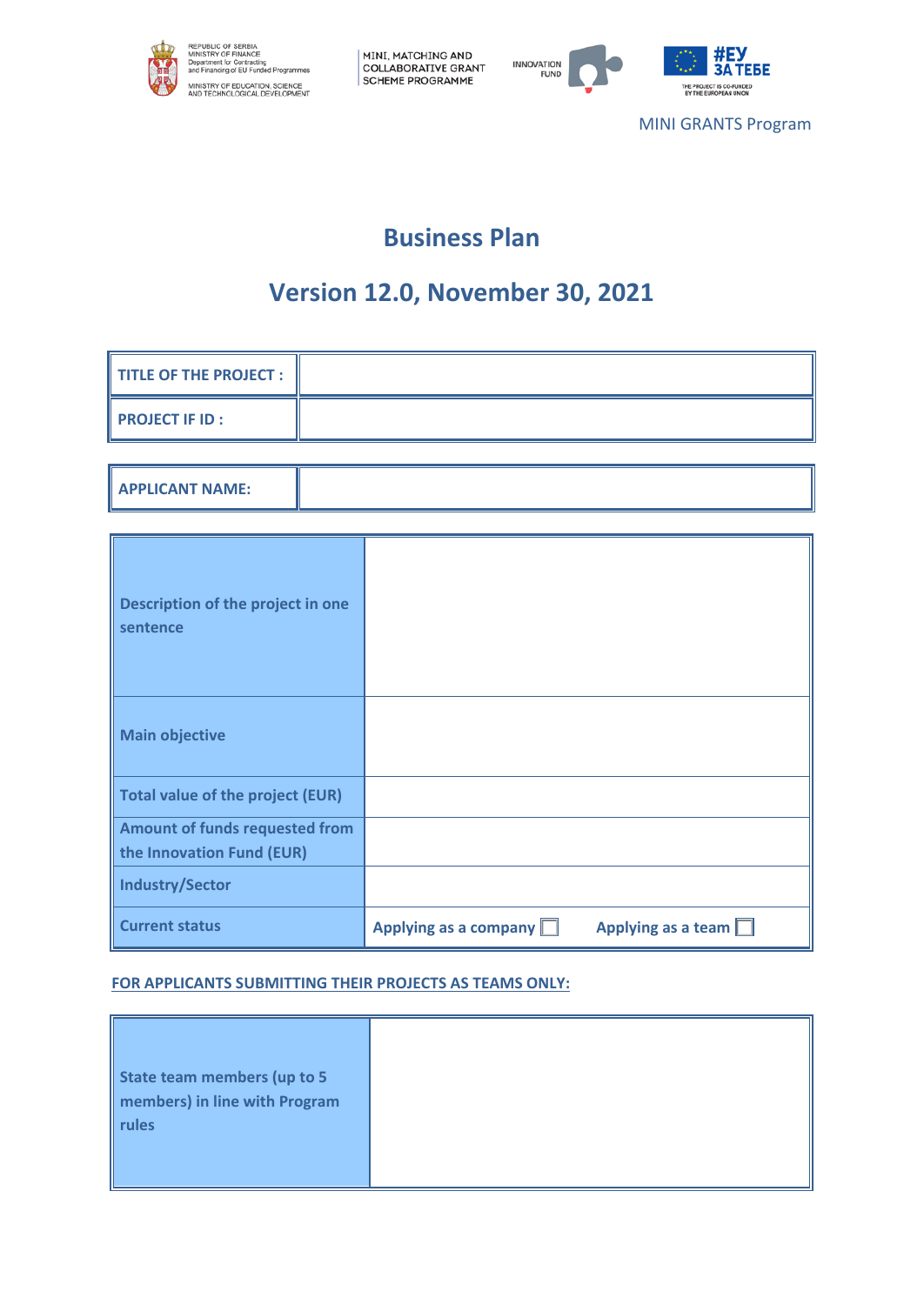

REPUBLIC OF SERBIA<br>VINISTRY OF FINANCE<br>Department for Contractin<br>and Financing of EU Fund .<br>INISTRY OF EDUCATION, SCIENCE<br>ND TECHNOLOGICAL DEVELOPMENT

MINI, MATCHING AND **COLLABORATIVE GRANT SCHEME PROGRAMME** 





Dear Applicant,

We are very pleased that you have decided to engage in the process of applying for grant financing under the MINI GRANTS Program.

This Business Plan is an integral part of your Application, and within it you are required to provide all the relevant information in regards to your project proposal, its market potential, technical merits and implementation plan.

Before writing your application, we invite you to review these free materials that might help you better design your service or product and business model to sustain your business:

- [https://cdn2.hubspot.net/hubfs/574549/eBook/Lean\\_Business\\_Planning.pdf](https://cdn2.hubspot.net/hubfs/574549/eBook/Lean_Business_Planning.pdf)
- <https://www.themuse.com/advice/perfect-pitch-how-to-nail-your-elevator-speech>
	- <https://www.thebalancecareers.com/elevator-speech-examples-and-writing-tips-2061976>

**We encourage you to use as much relevant data as possible that will help us better understand the trades of your business idea. Make sure that all data used to support your case includes the source. Links are welcomed.**

#### **An example of Project Milestones under Section 6.1 are as follows:**

| <b>PROJECT</b><br><b>QUARTER</b> | <b>PLANNED MILESTONE(S) IN THIS QUARTER</b>                       | <b>DESCRIPTION OF TASKS RELATED TO MILESTONES</b>                                                                                                                                                                                                                                                                       |
|----------------------------------|-------------------------------------------------------------------|-------------------------------------------------------------------------------------------------------------------------------------------------------------------------------------------------------------------------------------------------------------------------------------------------------------------------|
| Q1                               | Ex:<br>1. Proof of concept<br>2. Design of minimum viable product | Ex:<br>1. Proof of concept<br>" Preparation of laboratory conditions for testing<br>concept<br>" Laboratory testing to determine the optimum<br>quantity of materials needed for the solution<br>■ Verification of lab results<br>2. Running computer simulations and creating models to<br>determine design advantages |

**The following links give useful suggestions for writing the SWOT analysis under Section 6.3:**

- [https://www.mindtools.com/pages/article/newTMC\\_05.htm](https://www.mindtools.com/pages/article/newTMC_05.htm)
	- <https://www.investopedia.com/terms/s/swot.asp>

**Section 8 is reserved for the visual portion of the document. Insert up to 12 images of pictures, graphs, charts and such, to enhance the written part of the Business Plan (sections 1-7). Please note that the max file size of the Business Plan is 50MB.**

**Failure to comply with any of the following rules will result in disqualification from the evaluation process:**

- More than two unpopulated sections in the Business plan;
- All Applicants of returning projects that are (re) submitting a modified and/or improved Application which has already been submitted in the past calls for proposals are required to fill out section 1.1.

#### *EVALUATION CRITERIA*

*The applications will be examined holistically. However, the Investment Committee will be focused on a predefined set of evaluation criteria:* 

- *Management and key personnel credentials and ability of the company to deliver;*
- *Innovative technology, product or service; usefulness and uniqueness of the innovation; clear IP position;*
- *Clear market need and commercialization potential;*
- *Potential for revenue/partnership with a strategic partner within two to three (2-3) years after the project start;*
- *Viable implementation methodology and capabilities;*
- *Use of funds and adequacy of the project budget;*
- *Technology and implementation risk management.*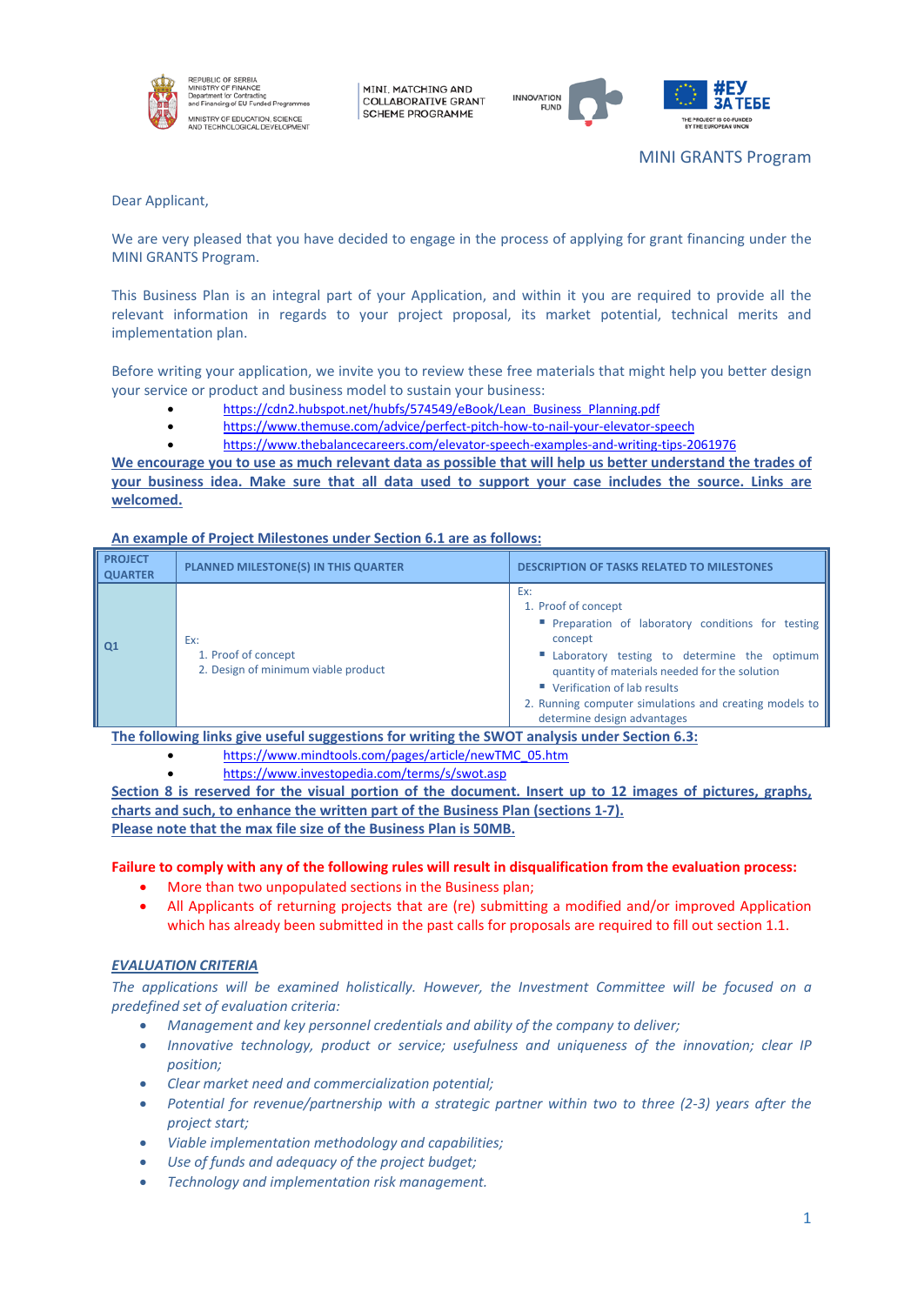



## **1. THE PROJECT EXECUTIVE SUMMARY**

The Project Executive Summary should explain the key elements of your development project and introduce the reader to your product or service and present the value it will create for its clients. It should also give a clear understanding of the value that the end users will get for acquiring and using your product/service or technology. This section should be used to provide the reader with the information regarding the following:

- *What is your story?*
- *Brief explanation of the problem you are attempting to solve.*
- *Who are you solving this problem for?*
- *How will you earn by solving this problem?*
- *What is the big ambition behind your partnership?*

Note: The Project Executive Summaries of IF Awardees may be used in IF promotional activities and in communication with media (e.g. abstracts of awarded projects may be announced on the IF website). Therefore, please consider that this section should include non-confidential information. However, all other information from this document will be kept strictly confidential as stated in the IF's Confidentiality Policy and Prevention of conflict-of-interest policy.

We kindly ask you to take extra time to make sure you are fully clear in your summary, so feel free to reread and improve your input until you are completely satisfied. This is your "Elevator pitch", and not only a part of your Business Plan.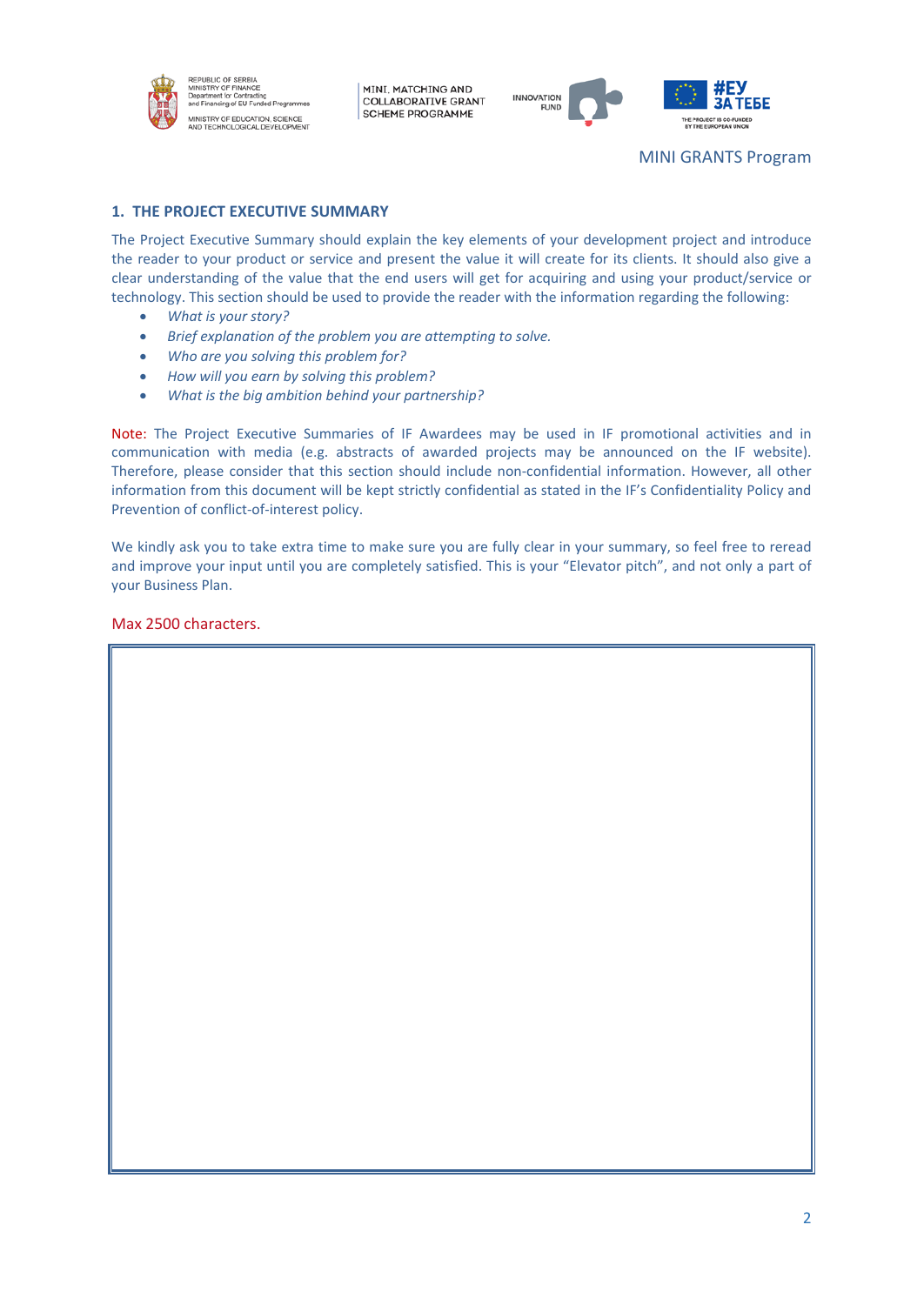



MINI GRANTS Program

## **1.1 FOR RETURNING PROJECTS ONLY (MANDATORY\*)**

## **WHAT SPECIFIC IMPROVEMENTS DID YOU MAKE TO THE APPLICATIONSINCE THE PREVIOUS TIME YOU HAVE APPLIED?**

\*Note: Failure to populate this field for returning projects will result in disqualification in the administrative and eligibility check phase of the evaluation process.

Max 1500 characters.

## **2. OVERVIEW OF THE CHALLENGE AND THE INNOVATIVE SOLUTION ADDRESSING IT 2.1 DESCRIBE THE CHALLENGE YOU ARE ADDRESSING**

Describe the challenge you are aiming to solve. Who is facing this challenge? How did you learn about it?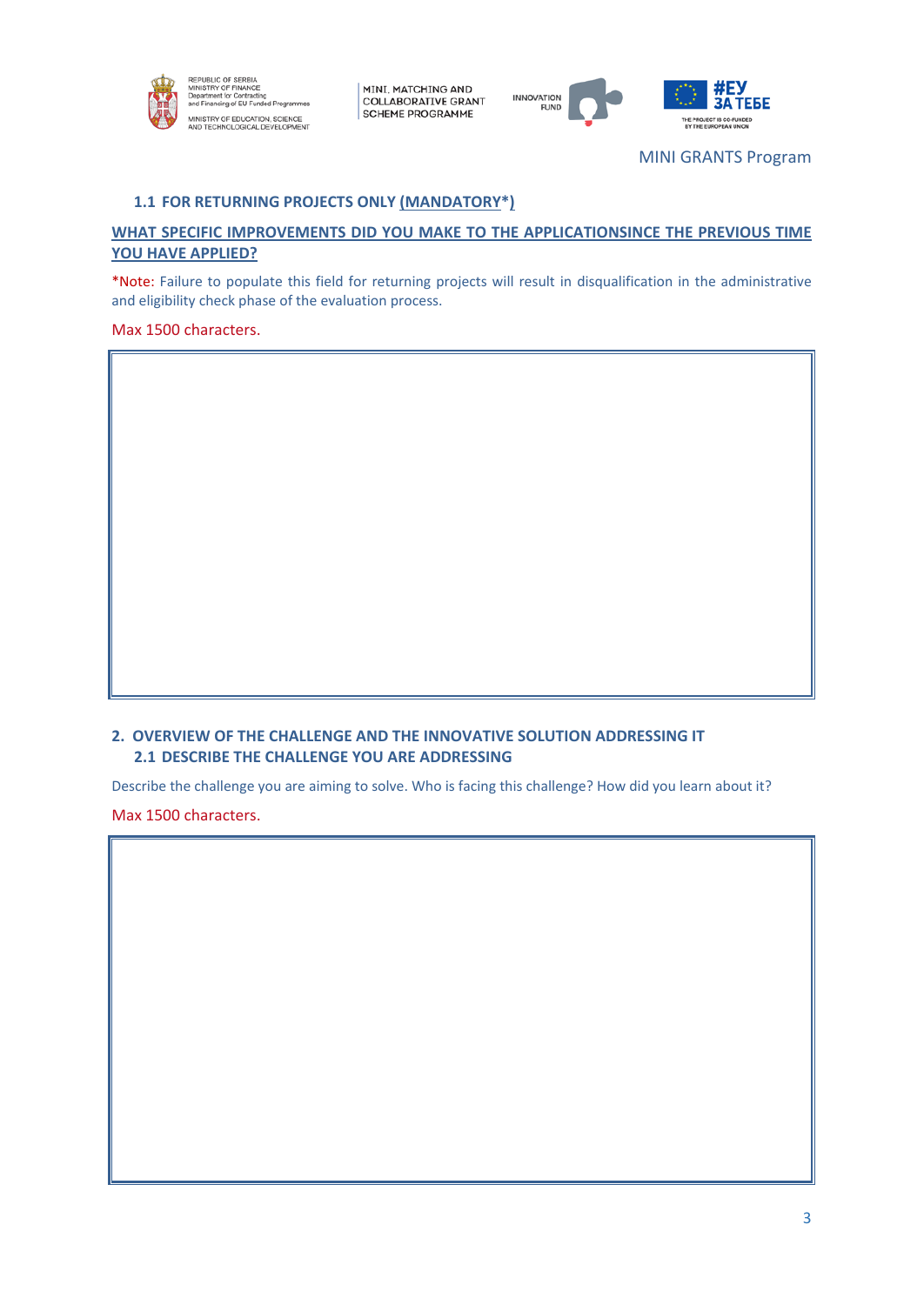



MINI GRANTS Program

#### **2.2 WHAT IS YOUR INNOVATIVE SOLUTION FOR ADDRESSING THE CHALLENGE?**

Provide an understanding how your solution will fit the client's needs. Explain how you validated the problem. The focus should be on the added value for your clients, rather than pure technical description, which can be described in Section 5. "Innovativeness of Technology" in greater detail.

#### Max 1500 characters.

## **2.3 DESCRIBE MAIN COMPETITIVE ADVANTAGE OF YOUR SOLUTION**

Pinpoint main advantages of your solutions comparing to the existing solutions addressing the same problem. Max 1500 characters.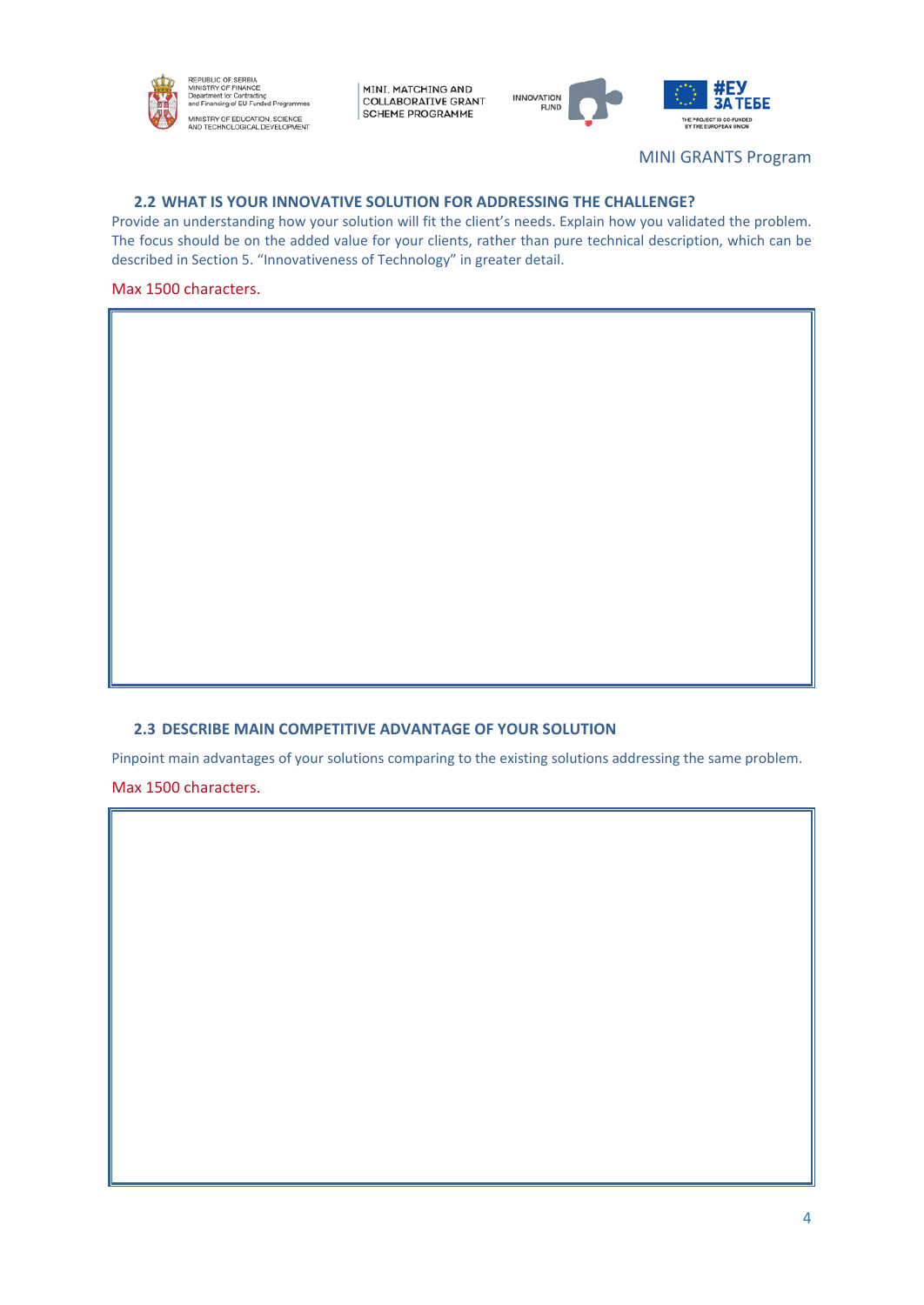



MINI GRANTS Program

#### **2.4 DO YOU HAVE A PROTOYPE?**



#### **2.5 BRIEFLY EXPLAIN CURRENT STATUS OF TECHNOLOGY DEVELOPMENT**

Be very specific about achieved milestones, and how quickly you will be able to have product ready for the market.

Max 1500 characters.

#### **3. MARKET ASSESSMENT**

Present as much data as possible and make sure that you provide context for it. In the assessment of the market, please provide the context for your solution and fit it to the market you are exploring. The objective of the provided data should be to show the scale of the problem/addressable market and to show how the impact of your solution would be greater in terms of money, time and risk than the cost you would charge for it.

Be specific about the market you are targeting and provide the assessment on how these markets will react to your product, price, selling proposition, terms, etc.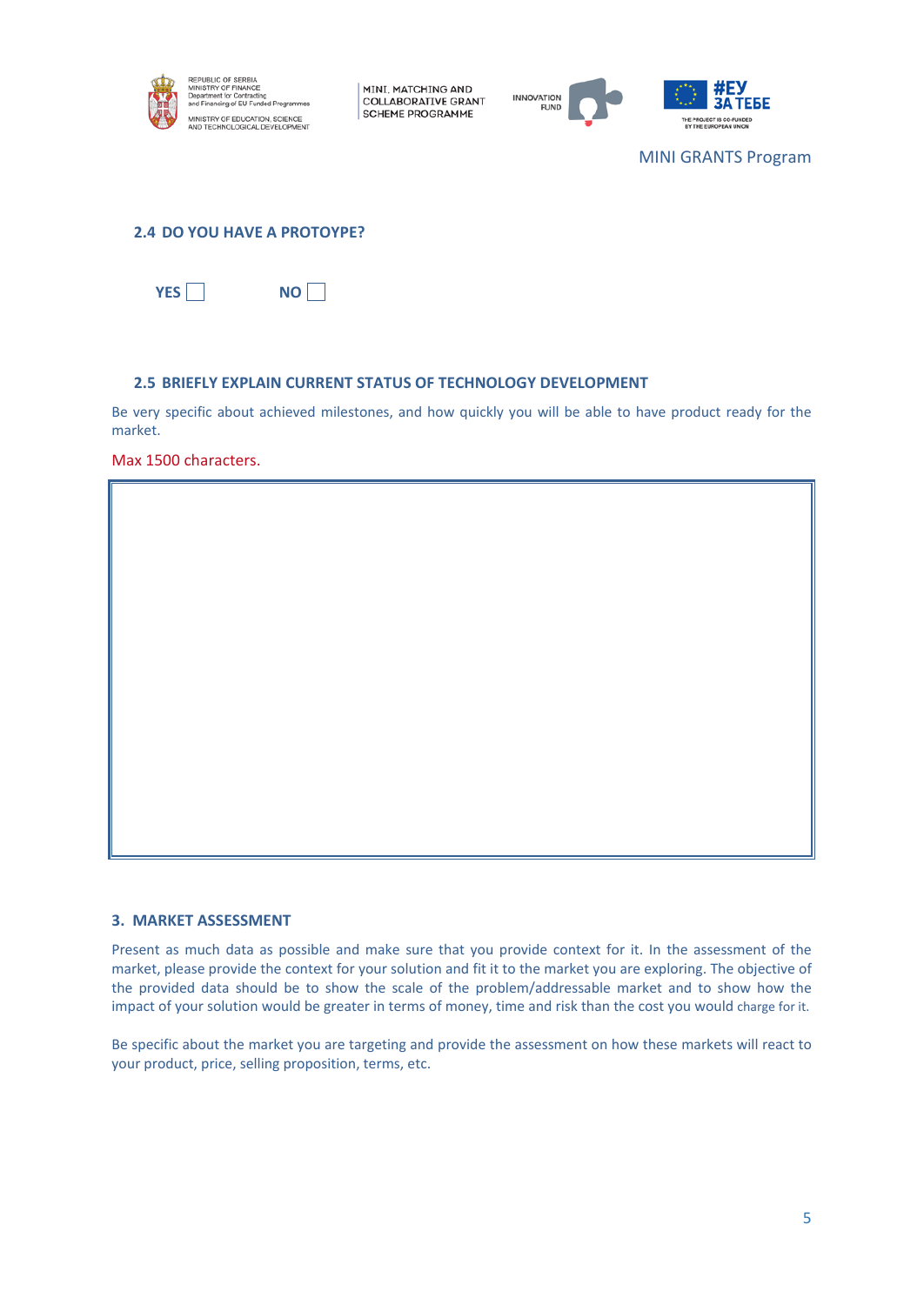





MINI GRANTS Program

## **3.1 WHICH MARKETS ARE YOU ADDRESSING?**

Describe the market by using as much data as possible. What is your primary market? What are the market entry barriers? Describe the potential for market growth. What are other potential implications of the technology/product/service you are developing?

#### Max 1500 characters.

## **3.2 WHO ARE YOUR POTENTIAL CLIENTS AND WHAT IS YOUR VALUE PROPOSITION FOR THEM?**

Who are your customers? What is the premium offer of your solution to potential customers and how much value does it bring to them? What is your best estimation of the costs of customer acquisition? Who are your ideal customers and what are their characteristics in terms of size, growth rate, business culture, etc.?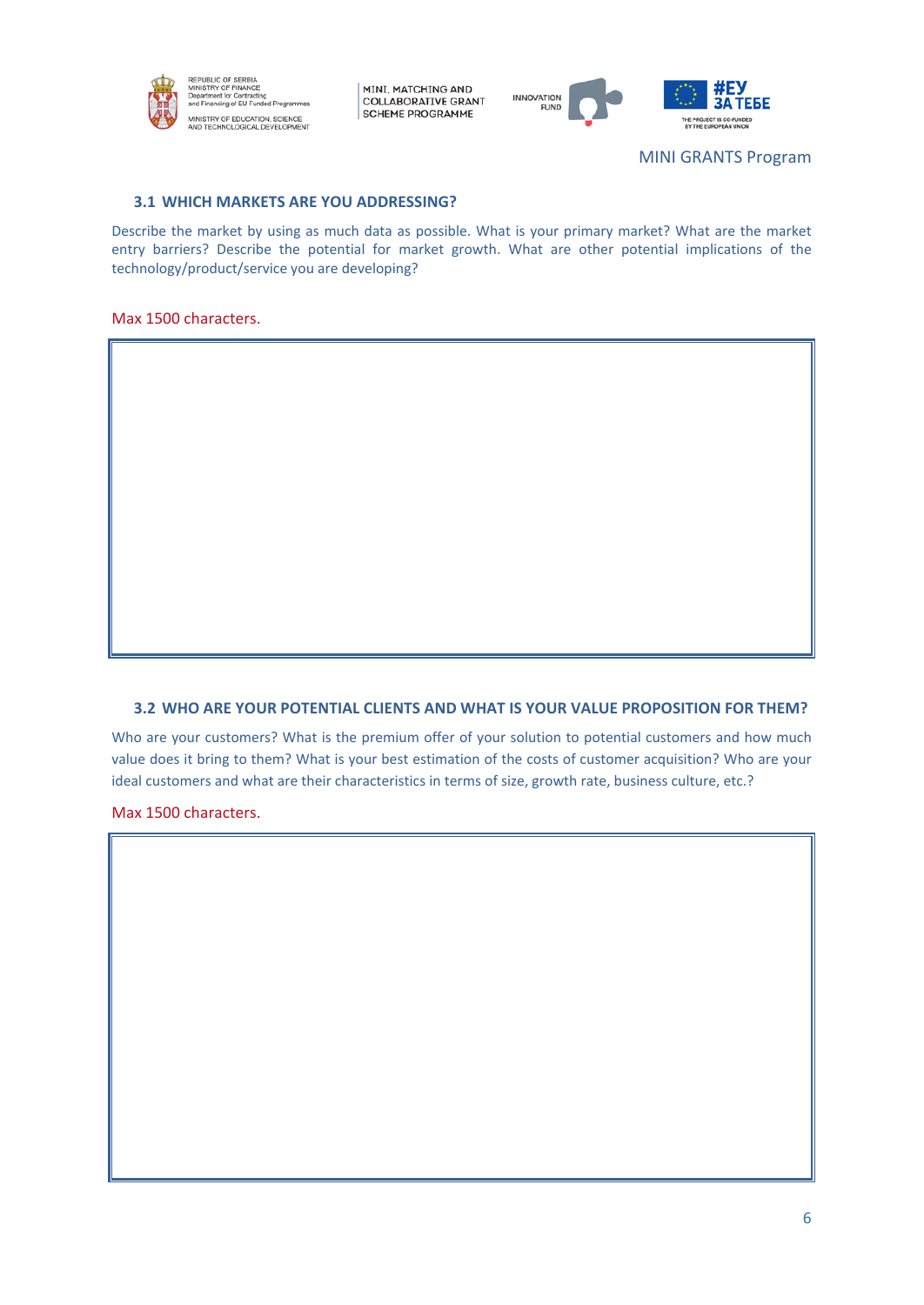



THE PROJECT IS CO-FUNDED

MINI GRANTS Program

## **3.3 WHO ARE YOUR MAIN COMPETITORS?**

Who are the main players on the market? What is the market saturation? Do you foresee new competitors entering the market before your product is introduced and how much time will competitors need to follow you to the market if you're the first mover? How will your company handle the competition? What would be your advantage over the solutions that are currently used?

Max 1500 characters.

#### **4. REVENUE POTENTIAL**

#### **4.1 WHAT IS YOUR MARKETING AND SALES APPROACH?**

Describe how you would approach the market. What channels to the market would you use? Which tools will you use for marketing and how will you use them? How will your technology, product or service be recognized within the target markets? Do you have any key technical or market partners and networks that can help you develop and monetize your innovation?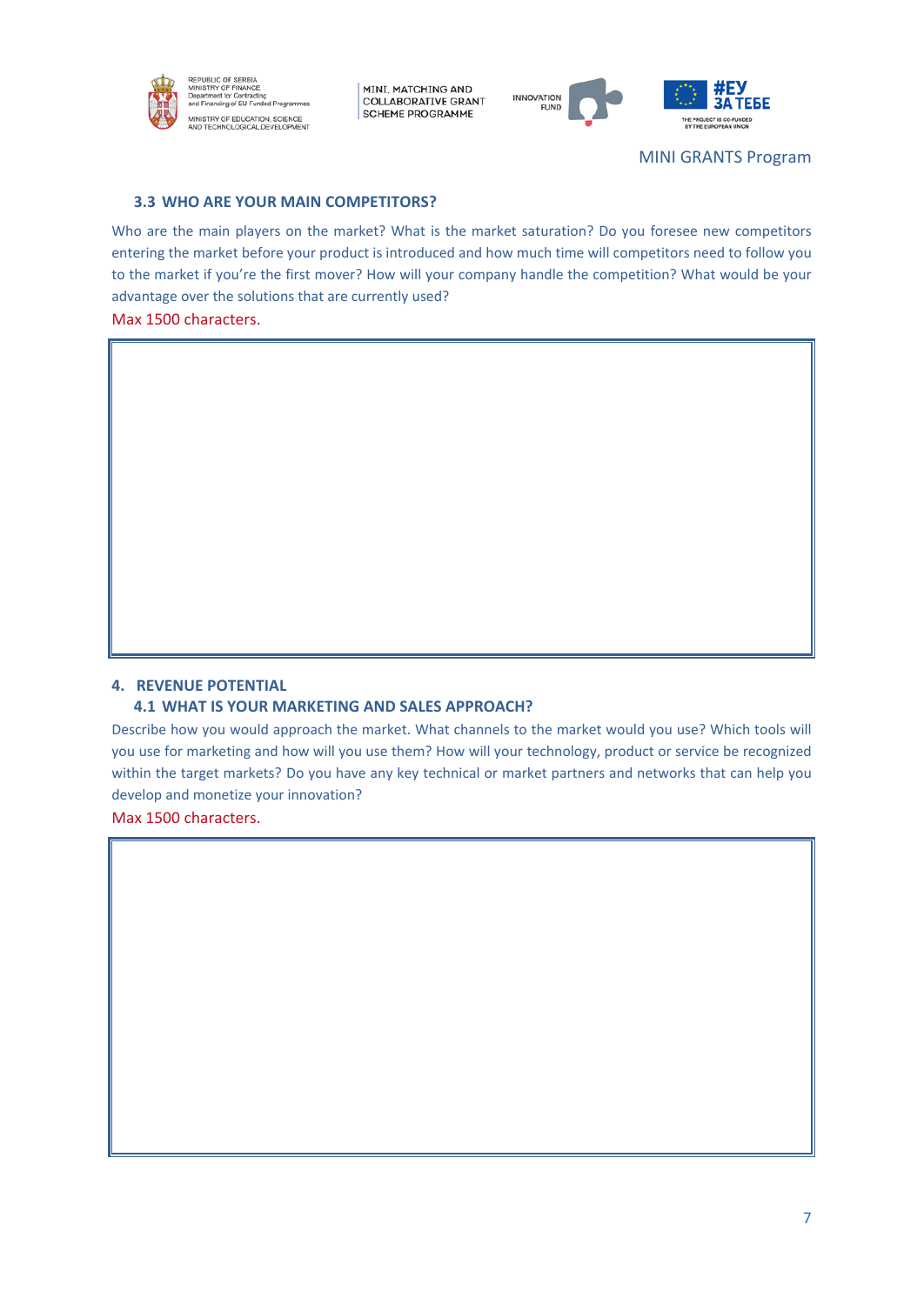



MINI GRANTS Program

## **4.2 DESCRIBE YOUR REVENUE MODEL**

How will the project help generate revenue and profit in the future? What is your best estimate of the lifetime value of a customer acquired? Describe the pricing strategy for your new technology, product or service. How does this compare with what was revealed in your market and competitors' analysis?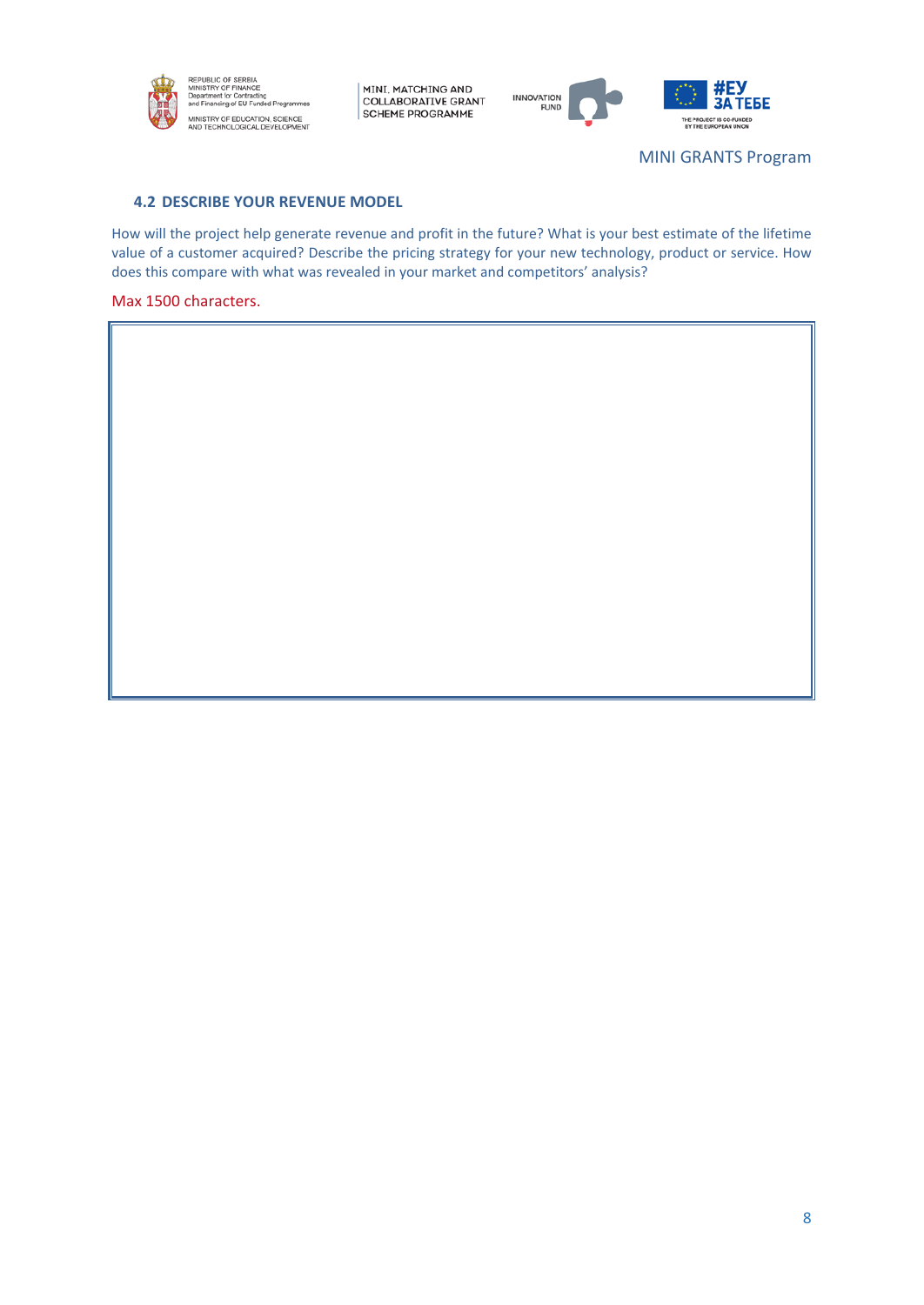



MINI GRANTS Program

#### **4.3 ESTIMATED TIME TO MARKET AND REVENUE FORECAST**

Please describe the expected timeline to develop and commercialize the proposed innovation. How long until the project can result in revenue? When will you break even? How many customers would you need to retain profitability in the long run? Provide a revenue forecast beginning with the expected date of your project's start and continuing through the next 5 years, including your expected profit margins for each year.

#### Max 2000 characters.

| <b>Project Financial Forecast</b> |      |      |      |      |      |
|-----------------------------------|------|------|------|------|------|
|                                   | 2023 | 2024 | 2025 | 2026 | 2027 |
| <b>Total Revenue</b><br>(EUR)     |      |      |      |      |      |
| <b>Profit (EUR)</b>               |      |      |      |      |      |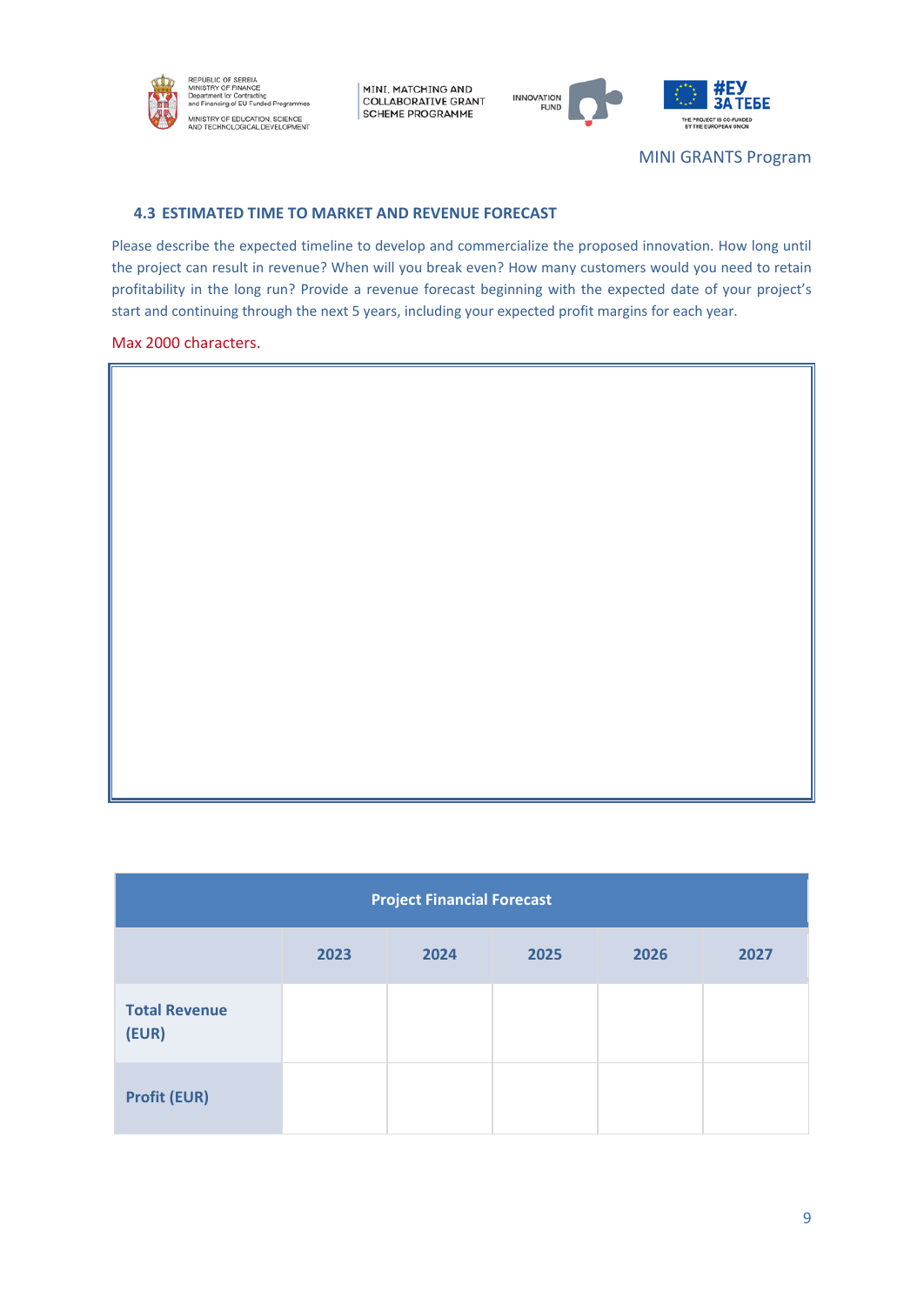



**3A TEBE** THE PROJECT IS CO-FUNDED

MINI GRANTS Program

## **5. INNOVATIVENESS OF TECHNOLOGY 5.1 DESCRIBE YOUR INNOVATIVE TECHNOLOGY**

Describe the concept of the technology, product or service that will be developed. Make sure to point out the most important advantages of your product in terms of creating added value for your client.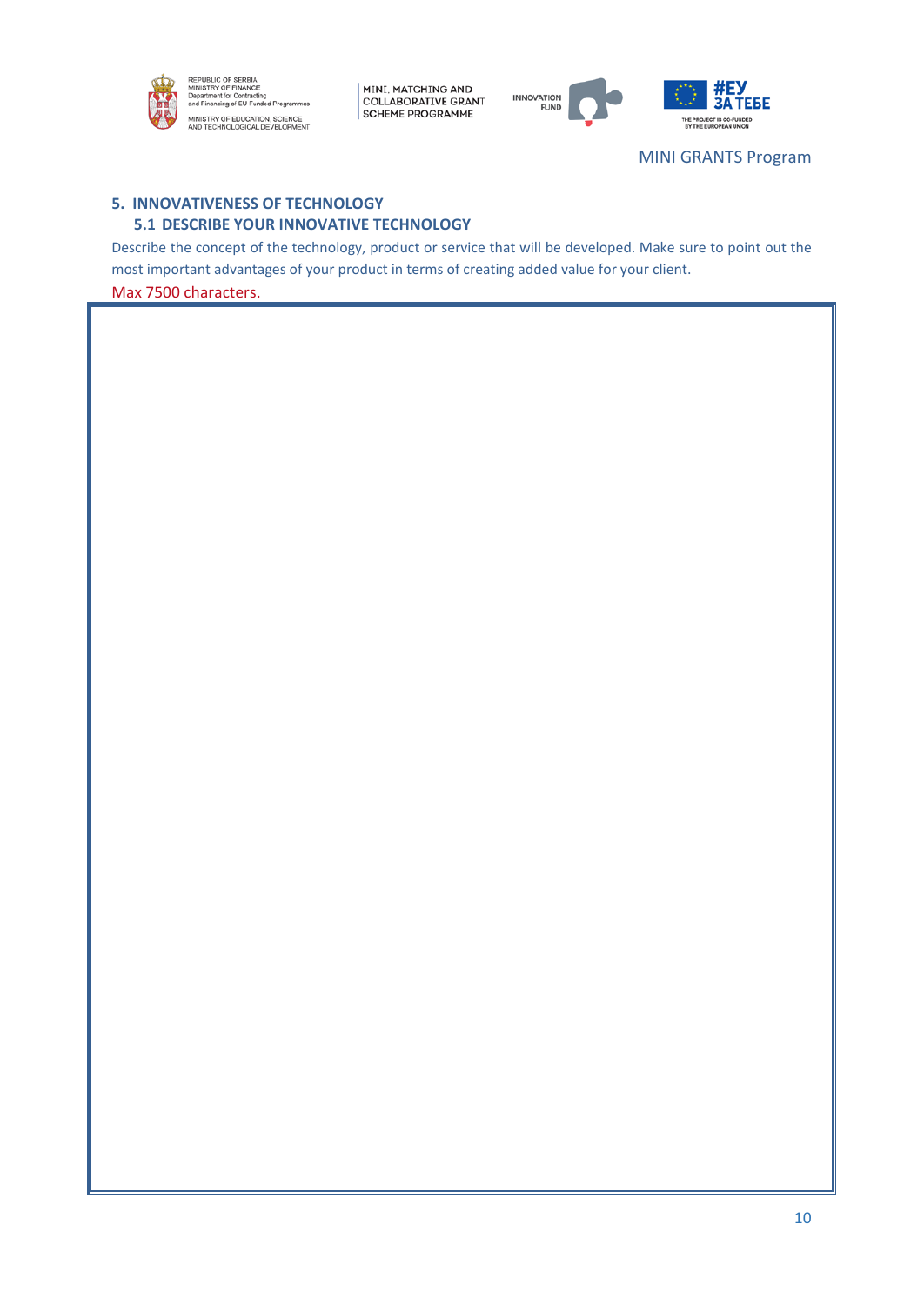



MINI GRANTS Program

#### **5.2 CURRENT IP POSITION, FREEDOM TO OPERATE AND IP STRATEGY**

Describe your case and process of protecting the innovation and also list possible other uses for your innovation. If applicable, please state if you plan on using any IP rights currently belonging to other parties in order to develop your new technology/product/service., and if so, explain what the IP arrangement is in this case.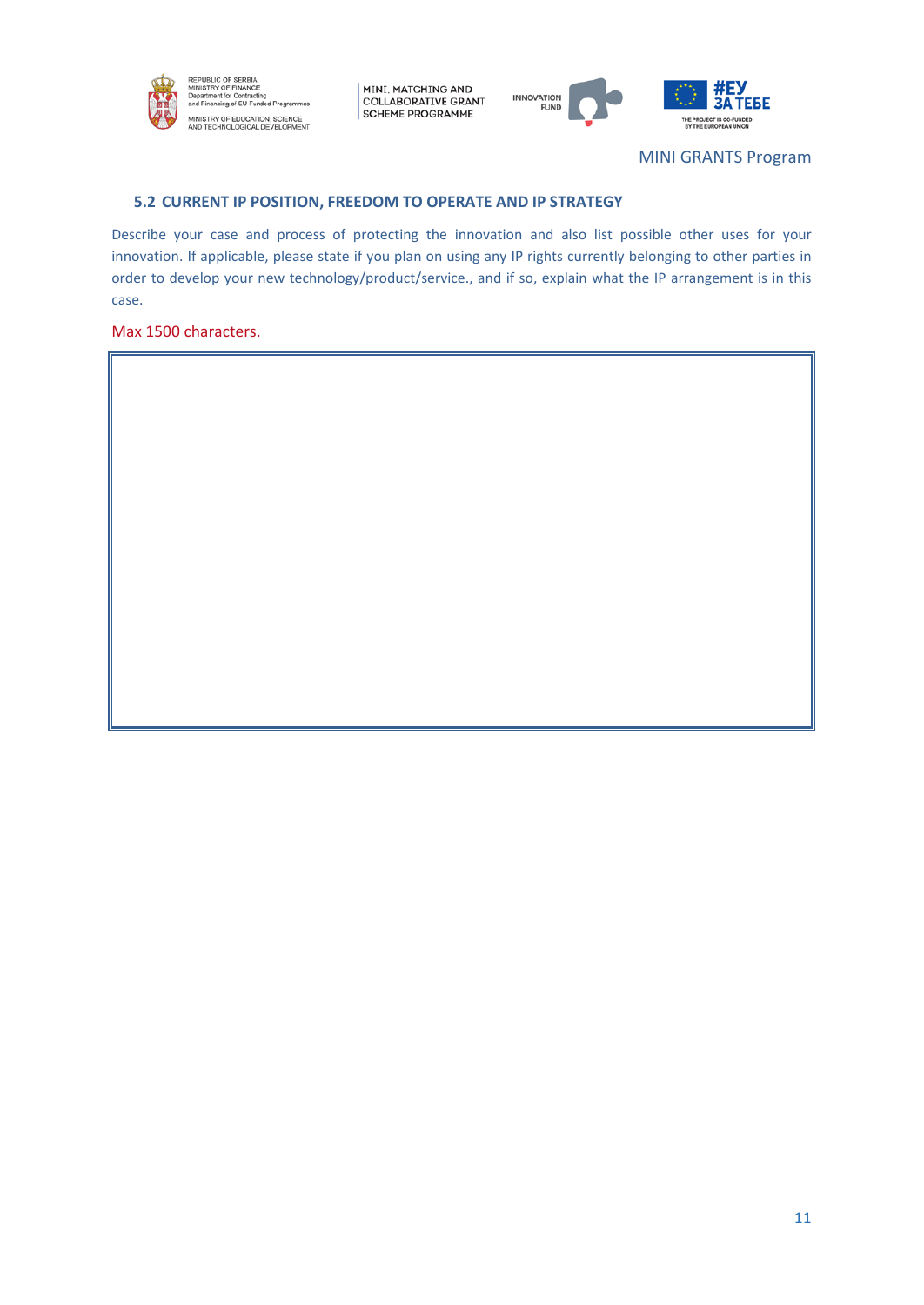



MINI GRANTS Program

#### **6. ORGANIZATIONAL DESIGN AND PROJECT DEVELOPMENT PLANPROJECT MILESTONES**

#### **Project tasks and milestones list**

*Note: It is not mandatory to have a milestone in each quarter. It is up to the Applicant to define in which quarter they plan to achieve which milestones, based on their development process and the necessary project activities. For those quarters where you do not envisage having concrete milestones, please insert "No milestones envisaged in this quarter", but insert tasks which you will perform in this period that will enable you to achieve other milestones in the future (e.g. If you plan on achieving your first milestone in Quarter 2 and need to complete certain tasks in both Quarter 1 and Quarter 2 to do this, please insert these planned tasks for both Quarter 1 and Quarter 2, and list the planned milestone only in Quarter 2, when you plan to reach it).*

| <b>PROJECT</b><br><b>QUARTER</b> | PLANNED MILESTONE(S) IN THIS QUARTER | <b>DESCRIPTION OF TASKS RELATED TO MILESTONES</b> |
|----------------------------------|--------------------------------------|---------------------------------------------------|
| Q1                               |                                      |                                                   |
| Q2                               |                                      |                                                   |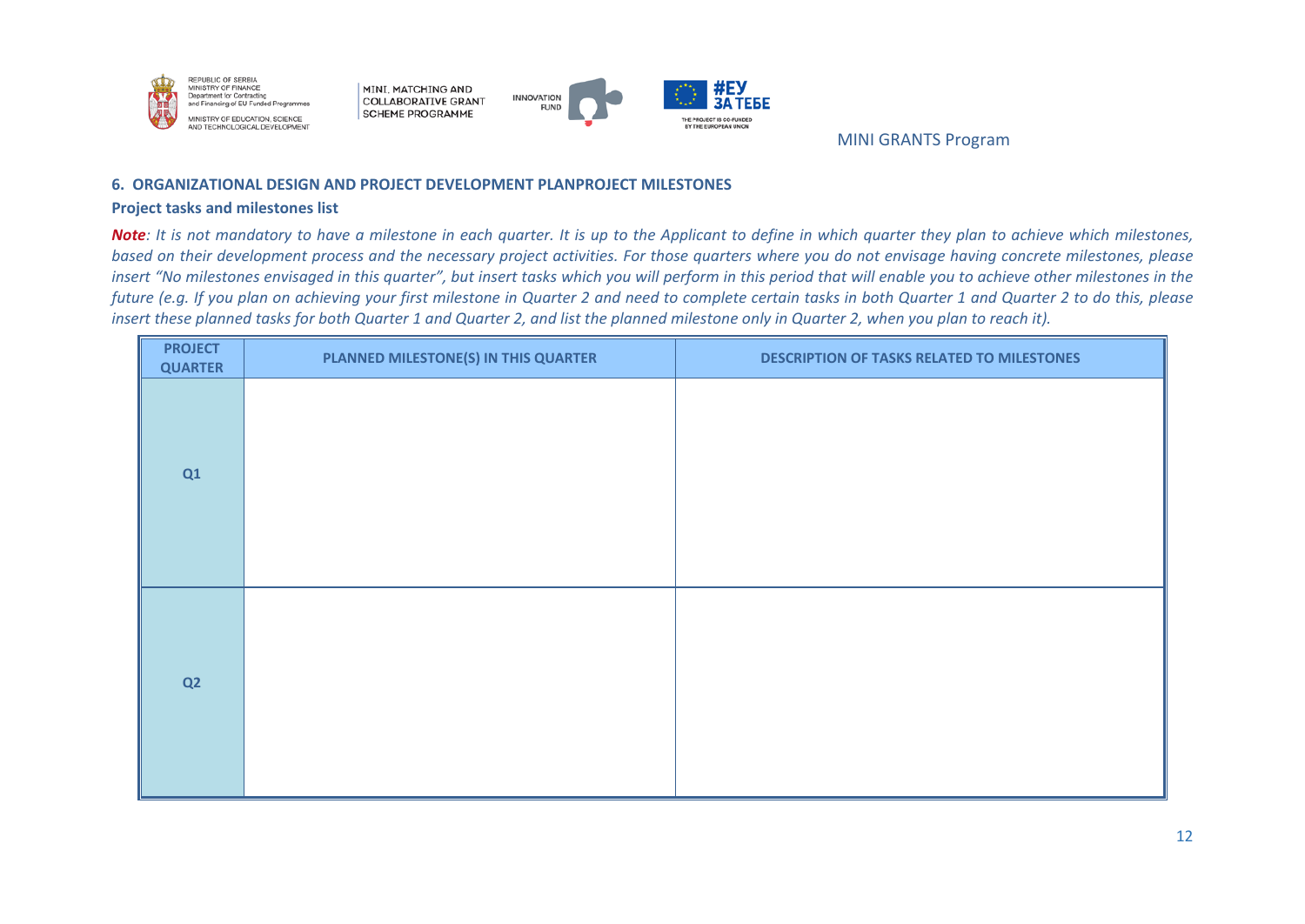

REPUBLIC OF SERBIA<br>MINISTRY OF FINANCE<br>Department for Contracting<br>and Financing of EU Funded Programmes MINISTRY OF EDUCATION, SCIENCE<br>AND TECHNOLOGICAL DEVELOPMENT

MINI, MATCHING AND<br>COLLABORATIVE GRANT SCHEME PROGRAMME





MINI GRANTS Program

| Q3 |  |
|----|--|
| Q4 |  |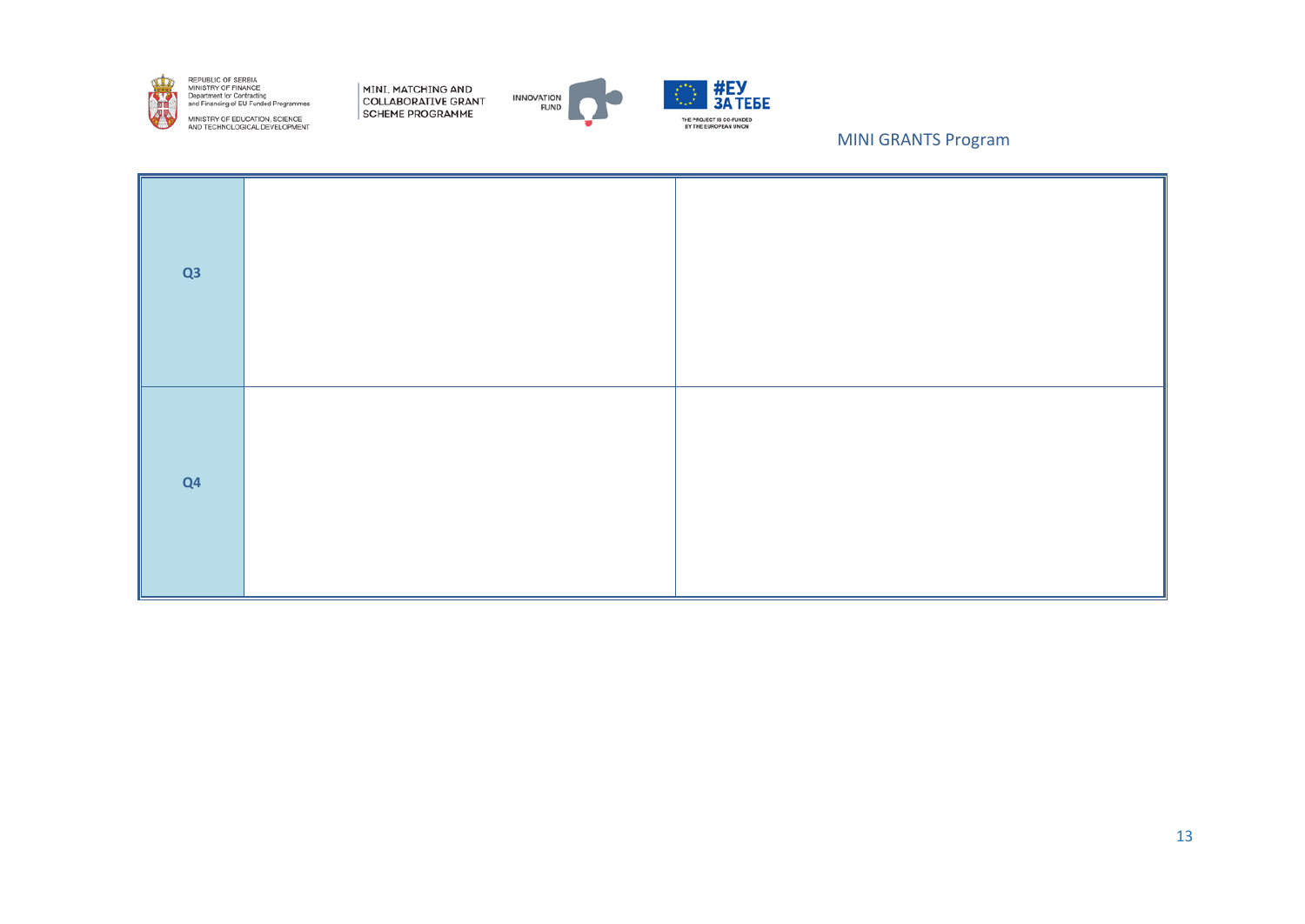





MINI GRANTS Program

## **6.2 PROJECT CO-FINANCING**

Describe the level and type of co-financing that will be dedicated for the project. Higher co-financing from the Applicant generally shows a greater commitment to the project and thus reduces the project's risk level.

## Max 1000 characters.

#### **6.3 SWOT ANALYSIS**

| <b>Strengths</b> | <b>Weaknesses</b> |
|------------------|-------------------|
|                  |                   |
|                  |                   |
|                  |                   |
|                  |                   |
|                  |                   |
|                  |                   |
|                  |                   |
|                  |                   |
|                  |                   |
|                  |                   |
|                  |                   |
|                  |                   |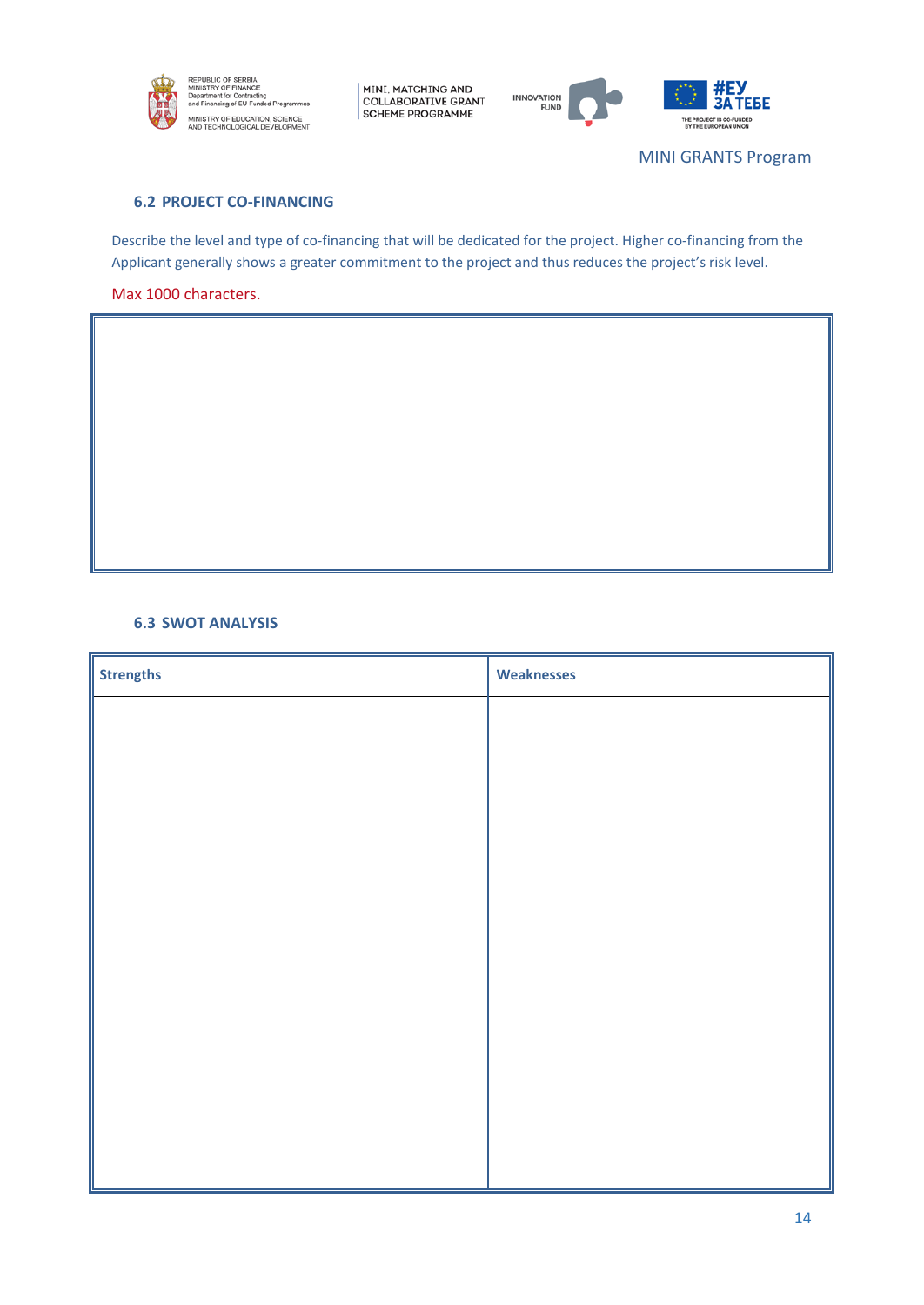

REPUBLIC OF SERBIA<br>MINISTRY OF FINANCE<br>Department for Contracting<br>and Financing of EU Funded Programr MINISTRY OF EDUCATION, SCIENCE<br>AND TECHNOLOGICAL DEVELOPMENT

MINI, MATCHING AND<br>COLLABORATIVE GRANT<br>SCHEME PROGRAMME





## MINI GRANTS Program

| <b>Opportunities</b> | <b>Threats</b> |
|----------------------|----------------|
|                      |                |
|                      |                |
|                      |                |
|                      |                |
|                      |                |
|                      |                |
|                      |                |
|                      |                |

### **6.4 RISK MANAGEMENT WITH MITIGATION MEASURES**

Write in table only. Be careful to develop an analysis of risks and mitigation measures that are also seen in other chapters of the application.

| <b>Risk</b>                        | <b>Description</b>                 | Risk management actions to be undertaken by |             | <b>Summary rating of risk</b> |            |
|------------------------------------|------------------------------------|---------------------------------------------|-------------|-------------------------------|------------|
| assessment                         | of the risk                        | company (responses by the company)          | <b>HIGH</b> | <b>MEDIUM</b>                 | <b>LOW</b> |
| <b>Technology risk</b>             | <b>Description</b><br>of the risk  |                                             |             |                               |            |
|                                    | <b>Actions to be</b><br>undertaken |                                             |             |                               |            |
| Timing,<br>milestones and          | <b>Description</b><br>of the risk  |                                             |             |                               |            |
| results (as set in<br>application) | <b>Actions to be</b><br>undertaken |                                             |             |                               |            |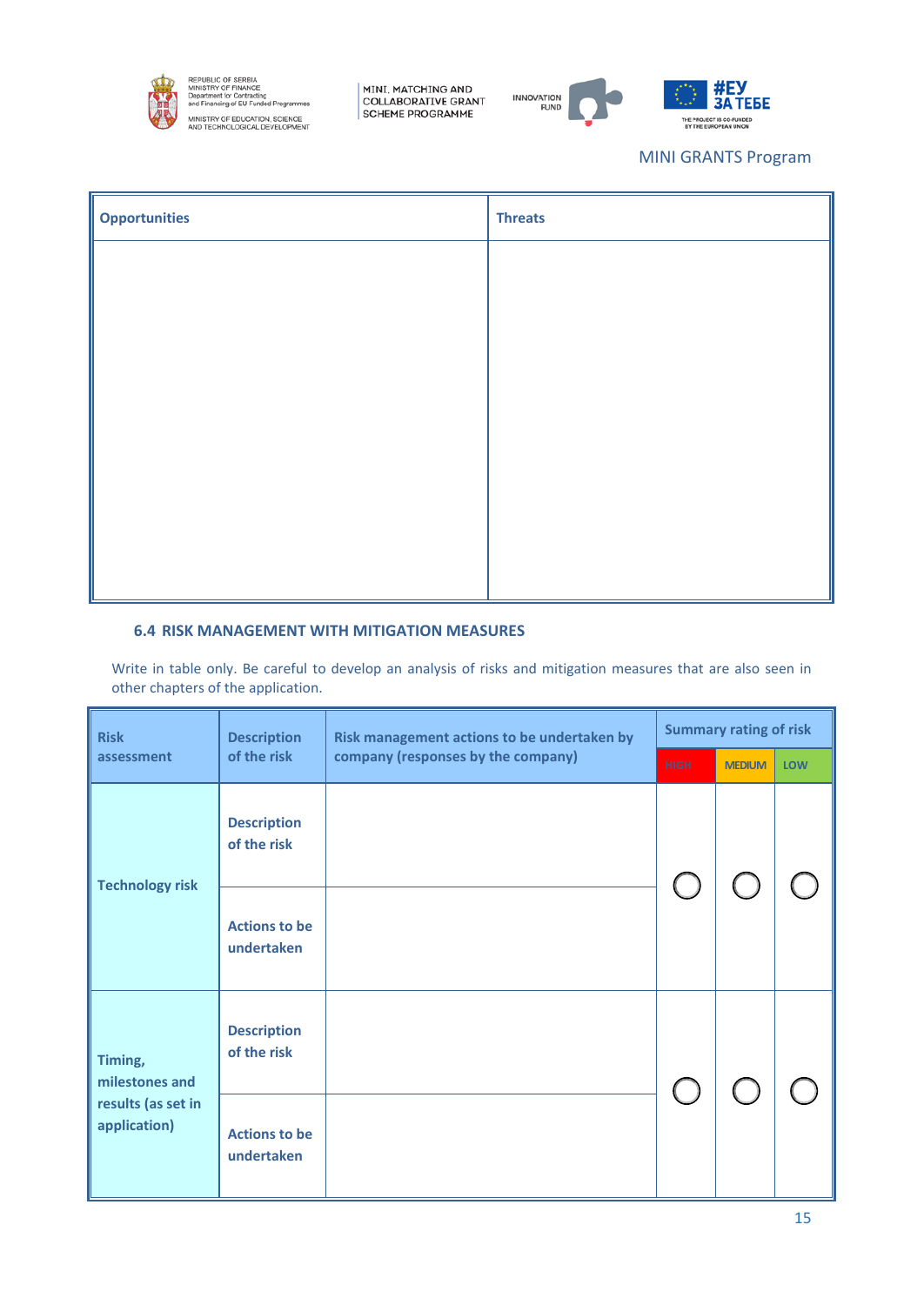

REPUBLIC OF SERBIA<br>MINISTRY OF FINANCE<br>Department for Contracting<br>and Financing of EU Funded Programmes MINISTRY OF EDUCATION, SCIENCE<br>AND TECHNOLOGICAL DEVELOPMENT

MINI, MATCHING AND<br>COLLABORATIVE GRANT<br>SCHEME PROGRAMME





## MINI GRANTS Program

| <b>Employees and</b><br>partners | <b>Description</b><br>of the risk<br><b>Actions to be</b><br>undertaken | $\bigcirc$                                  | (              |  |
|----------------------------------|-------------------------------------------------------------------------|---------------------------------------------|----------------|--|
| <b>Procurement</b>               | <b>Description</b><br>of the risk<br><b>Actions to be</b>               | $\bigcirc$                                  | ( )            |  |
|                                  | undertaken                                                              |                                             |                |  |
| <b>Budgetary issues</b>          | <b>Description</b><br>of the risk                                       |                                             |                |  |
|                                  | <b>Actions to be</b><br>undertaken                                      | $\bigcup$                                   | $\overline{C}$ |  |
| <b>Market risks</b>              | <b>Description</b><br>of the risk                                       |                                             |                |  |
|                                  | <b>Actions to be</b><br>undertaken                                      |                                             |                |  |
| <b>Environmental</b>             | <b>Description</b><br>of the risk                                       |                                             |                |  |
| and social risks                 | <b>Actions to be</b><br>undertaken                                      | $\left(\begin{array}{c} \end{array}\right)$ |                |  |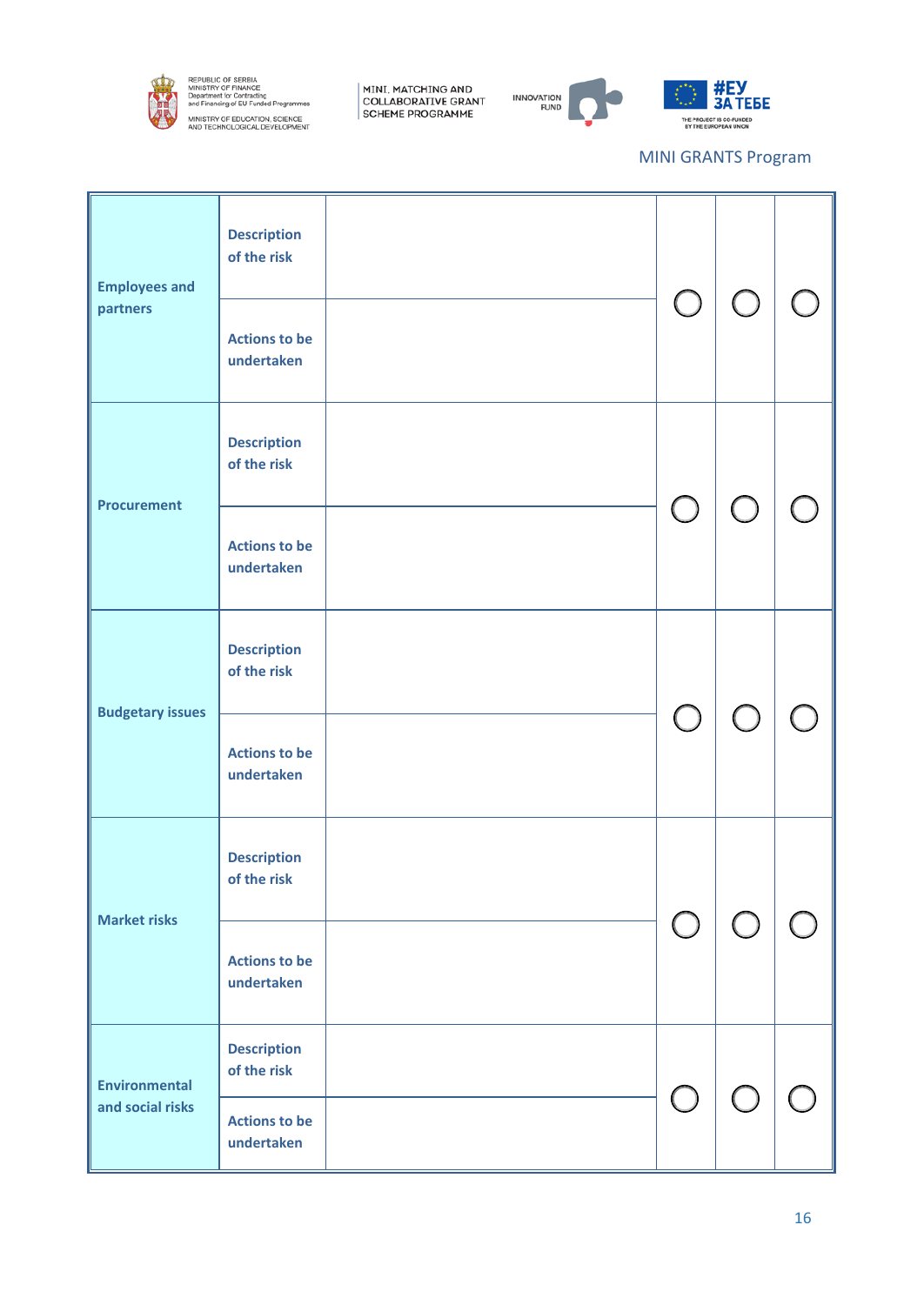



ТЕБЕ .<br>DJECT IS CO-FU<br>I FUROPEAN UI

## **7. PROJECT MANAGEMENT TEAM**

#### **7.1 APPLICANT BACKGROUND**

Describe the company's/team's previous track record, its qualities and capabilities for successfully implementing the proposed project.

## Max 1500 characters.

## **7.2 KEY PROJECT STAFF CREDENTIALS**

Provide a summary of the management teams' key person credentials with focus on previous project implementation track record and possibility to contact clients or other partners.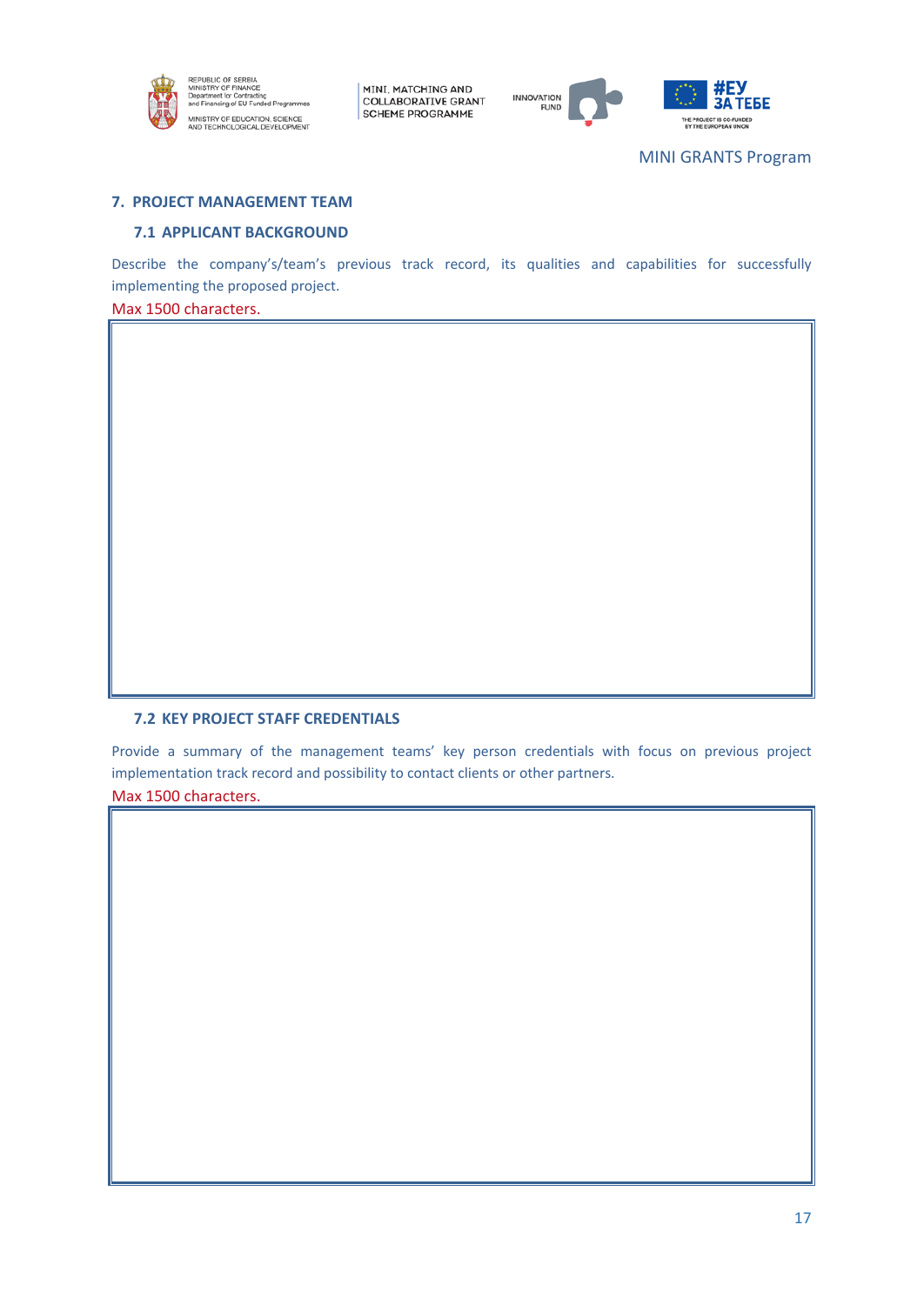



**3A TEBE** THE PROJECT IS CO-FUNDED<br>IN THE EUROPEAN UNION

MINI GRANTS Program

## **7.3 ORGANIZATIONAL STRUCTURE**

Provide information on the company's/team's organizational structure. Applicants that are informal teams are required to briefly explain planned ownership structure in case the financing is approved.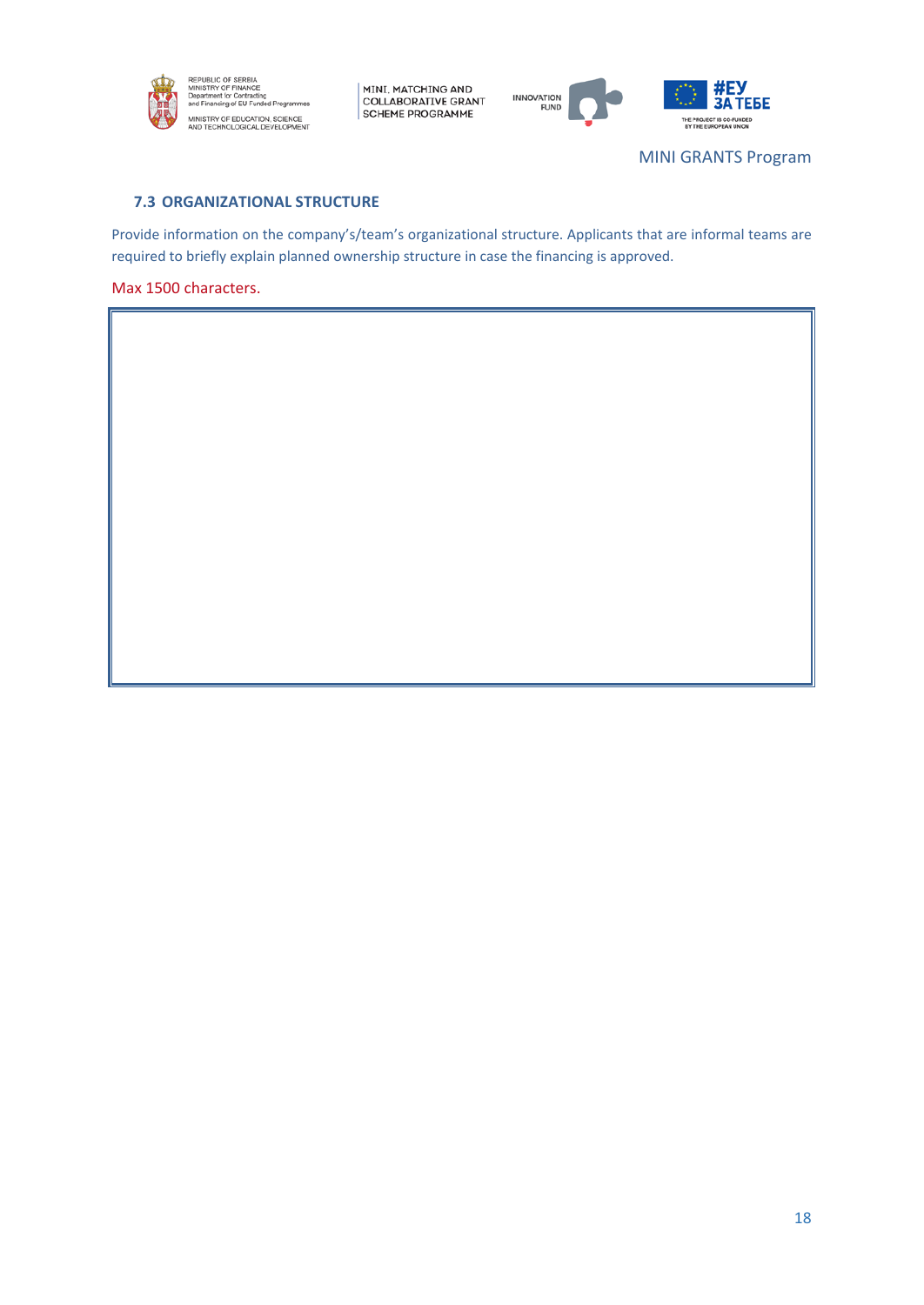



MINI GRANTS Program

## **8. VISUALS: PICTURES, GRAPHS, CHARTS etc.**

Up to 10 images may be inserted to support the written part of the Business Plan document.